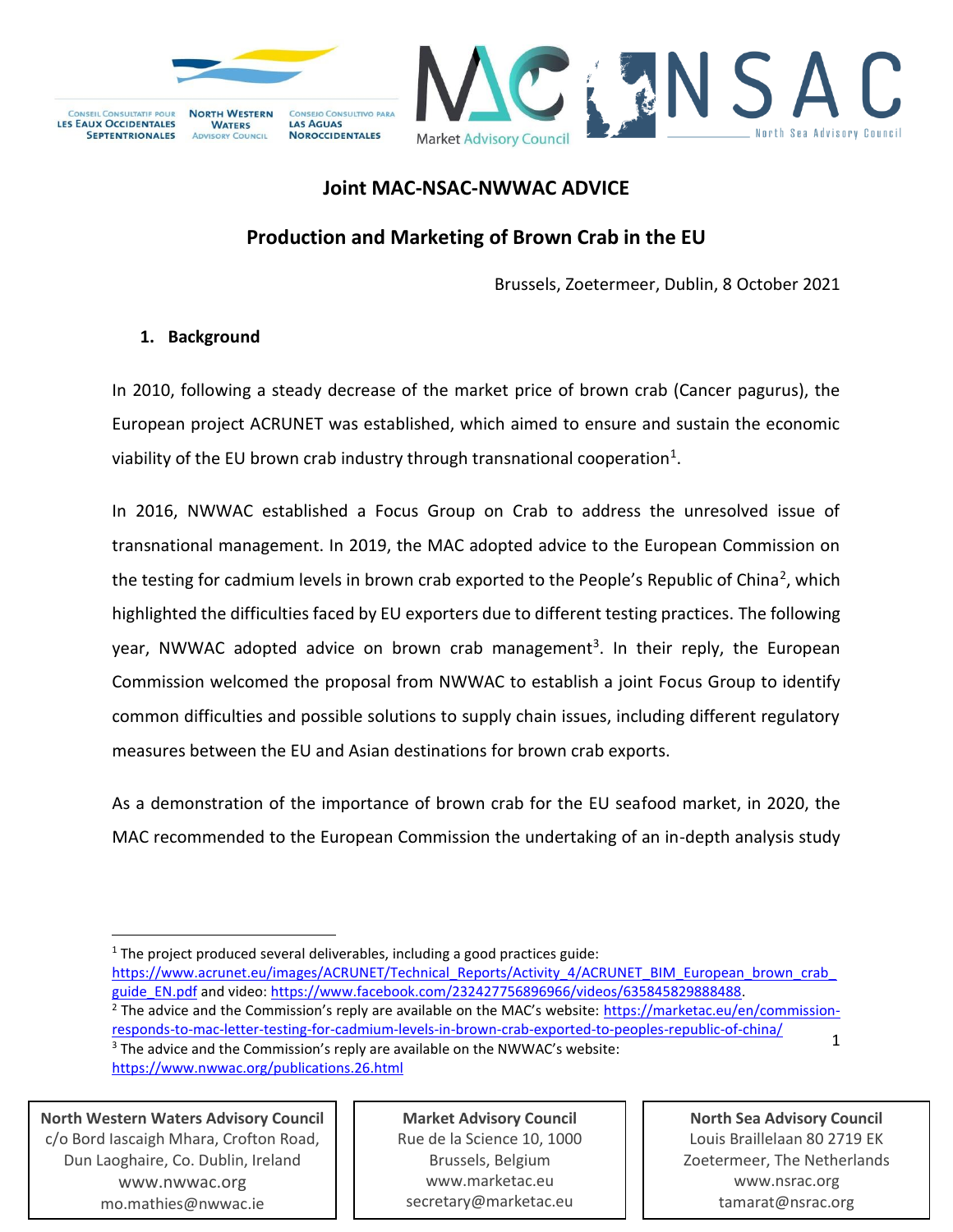



by EUMOFA to assess the impact of the COVID-19 pandemic and corresponding mitigation measures on the brown crab supply chain<sup>4</sup>.

## **2. EU Production**

Traditionally, the main EU producing countries of brown crab were Ireland, the United Kingdom and France. Recently, the focus moved to the North Sea, while fishing effort increased and new entrants joined from a growing range of EU countries.

## **2.1 Denmark**

Danish operators do not target brown crab, but it is a common bycatch in gillnet fisheries. The entire crab is landed in compliance with Regulation (EU) 2019/1241 of the European Parliament and of the Council of 20 June 2019, but the claws are the most valuable part. Fishers use a hammer to disentangle the brown crab from the gillnets, so the crab is landed in pieces.

#### **2.2 France**

France uses a system of limited fishing licenses issued only to vessels engaged in targeted fishing of crustaceans and for trap/net gear only. The legislative framework includes minimum landing sizes, fishing effort limitations and restriction of landing of crab claws (ban in some areas). At the regional level, the fishery is also subject to technical measures which differ depending on the fishing zones (e.g., pot limits, ban of parlour pots, etc.). The annual production fluctuates around 4.500 tonnes, of which 60% is provided by 10 deep-sea vessels, the other part of the production being done by coastal vessels (targeting mostly lobsters). The status of the fishery remained

**North Western Waters Advisory Council** c/o Bord Iascaigh Mhara, Crofton Road, Dun Laoghaire, Co. Dublin, Ireland [www.nwwac.org](http://www.nwwac.org/) mo.mathies@nwwac.ie

**Market Advisory Council** Rue de la Science 10, 1000 Brussels, Belgium www.marketac.eu secretary@marketac.eu

<sup>4</sup> The advice and the Commission's reply are available on the MAC's website: [https://marketac.eu/en/commissions](https://marketac.eu/en/commissions-reply-clarifications-on-eumofa-studies/)[reply-clarifications-on-eumofa-studies/](https://marketac.eu/en/commissions-reply-clarifications-on-eumofa-studies/)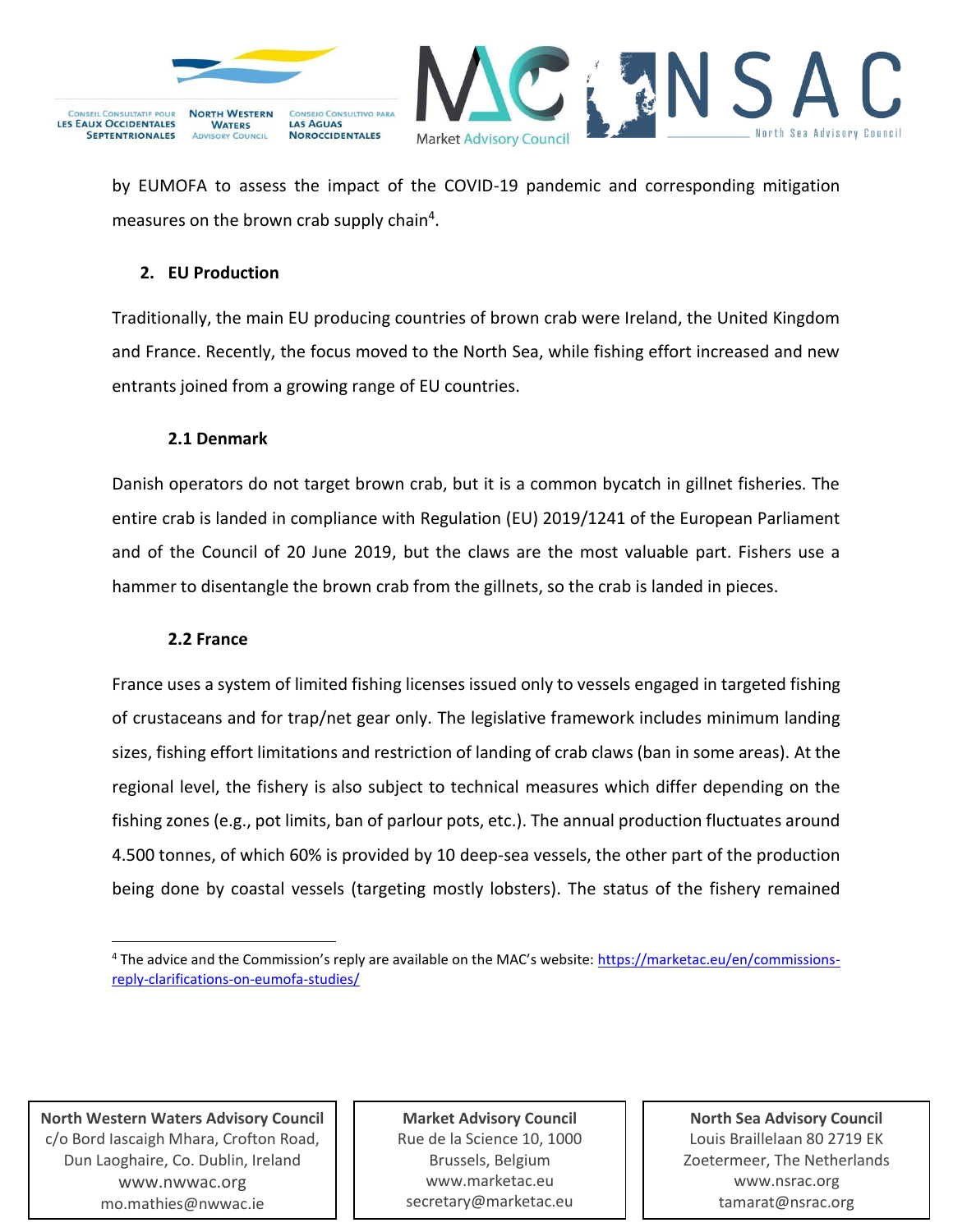

**ADVISORY COUNCIL** 

**NOROCCIDENTALES** 



stable for years, but the trend of catches and yields has fallen since 2016, which may indicate a decrease in recruitment. Projects are underway in the Eastern Channel (MECANOR project) and across the country in order to understand the dynamics of the brown crab stocks.

## **2.3 Germany**

**SEPTENTRIONALES** 

Germany does not have specific national legislation on brown crab. German operators do not specifically target brown crab. According to official statistics, the total landings in 2020 were of 55 tonnes and there were 37 vessels with 13.524 KW / 4.909 BRZ. These correspond mostly to small amounts of bycatch. In the Helgoland area, there are some small vessels working part-time with pots for local consumption. There are ongoing scientific trials to determine the viability of pot fishing in offshore windfarm parks.

## **2.4 Ireland**

Ireland has a legislative framework covering licenses, minimum landing sizes, fishing effort limitations, landing of crab claws, and limitations for recreational fishing. It is estimated that around 350 vessels participate, the majority in the <12m category with seasonal activity and mostly within the 12-mile limit. There is also a small number of offshore vivier crabbers. Crab fishing is carried out with pots. Crab fisheries are certified by Bord Iascaigh Mhara (BIM) under its Responsibly Sourced Seafood scheme and most operators are members of the Irish Brown Crab FIP.

#### **2.5 Netherlands**

The Netherlands uses a system of licenses, meaning that at least a "category B" license is needed for non-quota catches. Dutch vessels operate only in the North Sea. Licenses have been granted for the North Western waters, but have not been used in over a decade. In terms of fishing

**North Western Waters Advisory Council** c/o Bord Iascaigh Mhara, Crofton Road, Dun Laoghaire, Co. Dublin, Ireland [www.nwwac.org](http://www.nwwac.org/) mo.mathies@nwwac.ie

**Market Advisory Council** Rue de la Science 10, 1000 Brussels, Belgium www.marketac.eu secretary@marketac.eu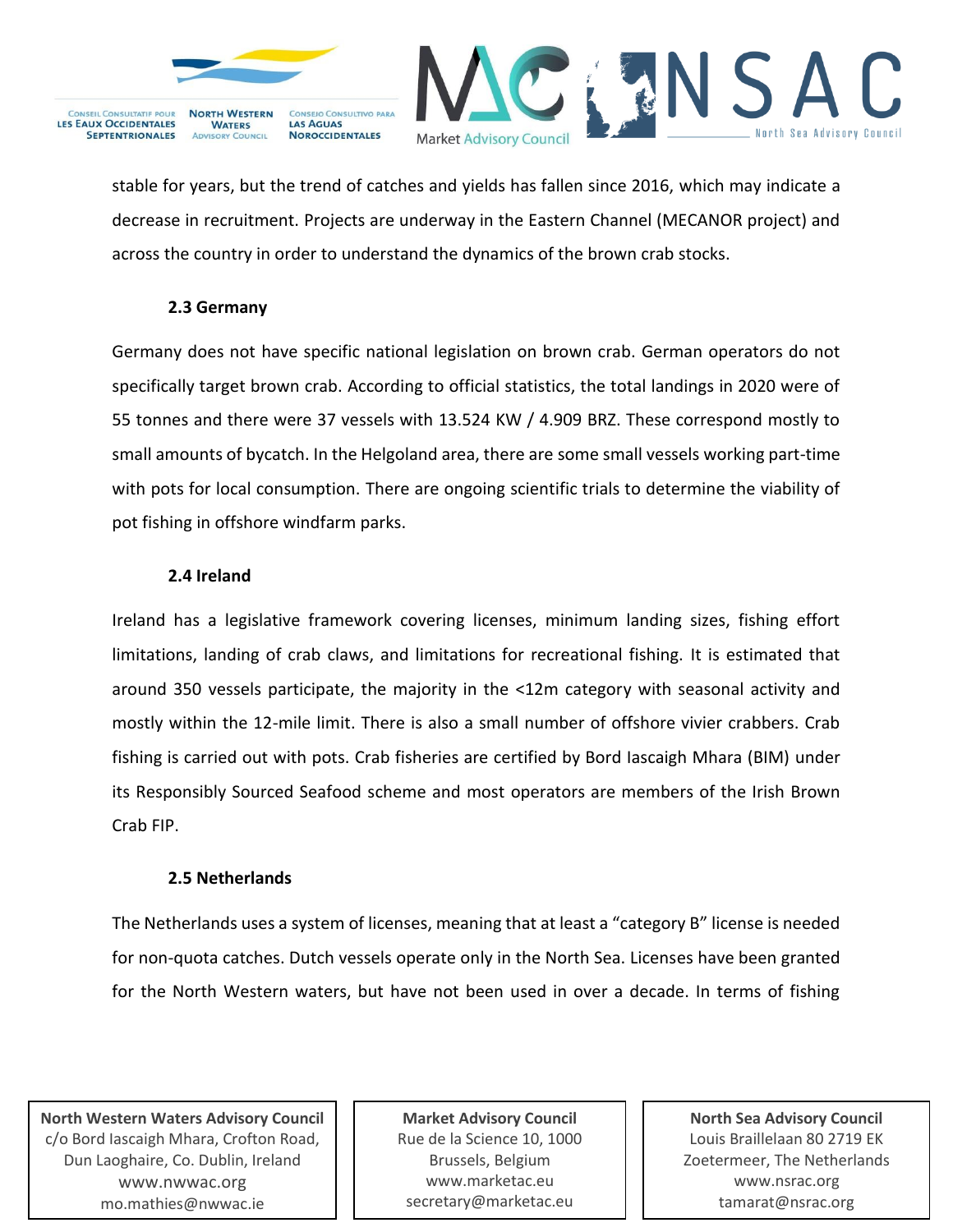

**WATERS** 

**ADVISORY COUNCIL** 

**LAS AGUAS** 

**NOROCCIDENTALES** 



operation, there are five fishing vessels with the total tonnage around 1.550 GT and an approximate total number of pots of 5.000. There is no cap for licensed fishers. Due to the planned construction of offshore windfarm parks and the corresponding loss of demersal fishing grounds, the Dutch fleet has an increasing interest in fisheries with static gear or pots, such as brown crab.

## **2.6 Poland**

**VSEIL CONSULTATIF POUR** 

**SEPTENTRIONALES** 

**LES EAUX OCCIDENTALES** 

The brown crab fishery in the North Sea, carried out with pots, is currently under development as a new fishing opportunity, beyond the Baltic Sea, interesting for Polish fishers. Consultations with onshore processing industry show that brown crab is also an innovative raw material, which is in the interest of Polish processors. There is also interest in the development of brown crab as new seafood product for the domestic market at a price range accessible to Polish consumers. Further development of this new fishery and the development of innovative onshore processing technology with added value is predicted. This will possibly benefit from EMFAF funding. At present, there is no specific national legislation on the brown crab fishery. A legislation framework covering technical measures remains the subject of public consultations and work by the national authorities.

#### **3. Recent scientific monitoring**

During the 2010-2019 period, there were no major fluctuations in the landings of brown crab in Ireland, the United Kingdom, and France, the traditional producing countries. Nevertheless, recent scientific reports indicate significant decreases in catches in usually stable crab fisheries, such as the Norwest coast of Ireland, the Northeast coast of Scotland, and in the English Channel, which need to be further investigated. All brown crab fisheries in the EU need to be assessed to

**North Western Waters Advisory Council** c/o Bord Iascaigh Mhara, Crofton Road, Dun Laoghaire, Co. Dublin, Ireland [www.nwwac.org](http://www.nwwac.org/) mo.mathies@nwwac.ie

**Market Advisory Council** Rue de la Science 10, 1000 Brussels, Belgium www.marketac.eu secretary@marketac.eu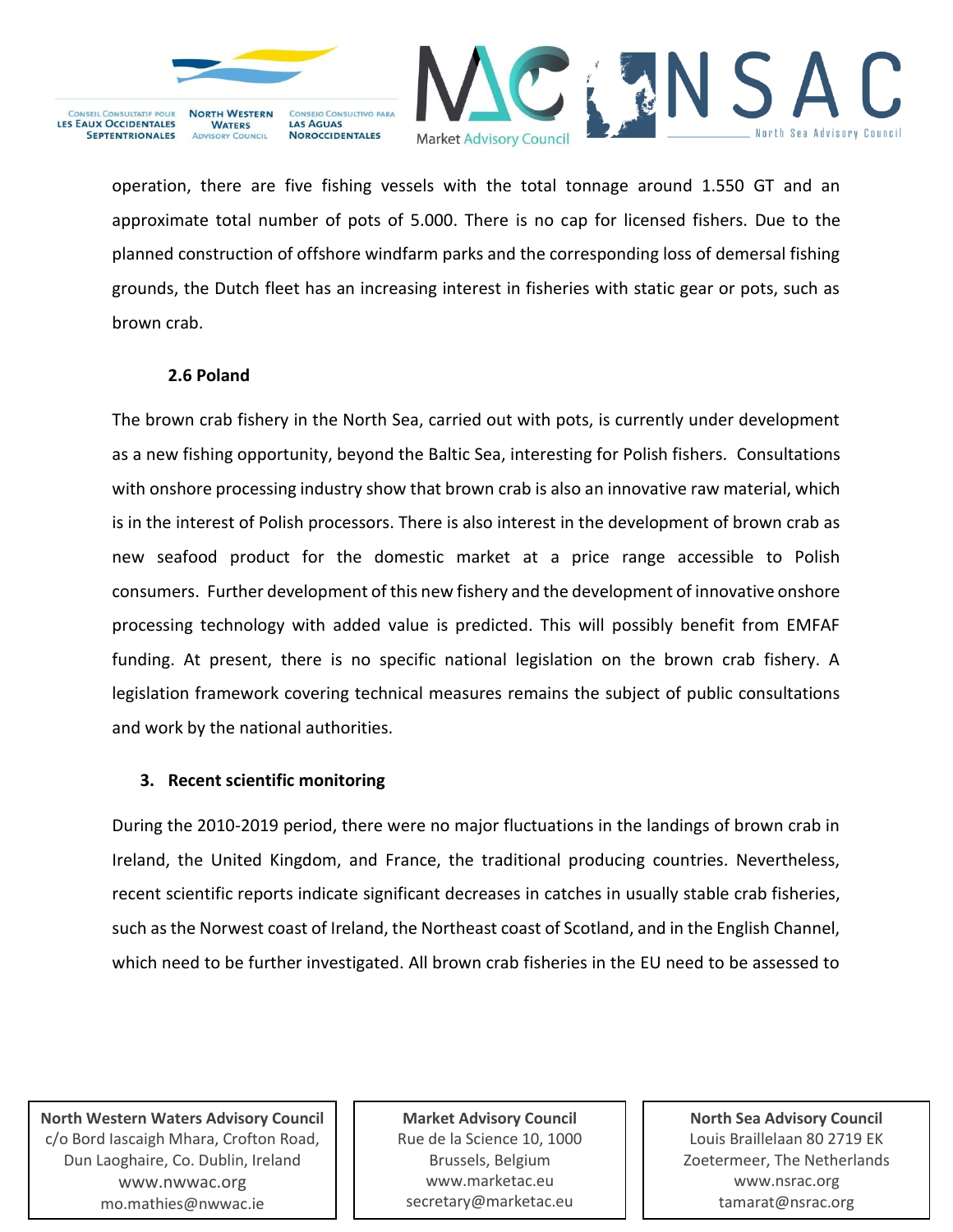



ensure that stock recruitment has not been compromised by possible new threats posed by climate factors.

### **4. Exports to the People's Republic of China**

East Asia, particularly China, is an increasingly important market for the export of brown crab, which contributes to the viability of the EU sector, while providing higher prices. Nevertheless, different administrative practices in Member States and inconsistencies in the implementation of export requirements by foreign authorities can also negatively impact the EU sector.

## **4.1 China's public consultation on cadmium levels**

Due to the physiological traits of all crustacean species and their complex chemical process of shell-building, brown crab naturally accumulates cadmium during its lifetime.

In the EU, under the Regulation on maximum levels for certain contaminants in foodstuffs<sup>5</sup>, the level of cadmium cannot exceed 0,50 mg/kg in the white meat of brown crab. Originally, the regulation required the testing of all edible parts of the crab, but this was eventually changed, following scientific evidence that the average consumer does not eat an amount of crab meat to cause a health risk. In China, the testing of all edible parts is maintained.

In May 2020, China launched a public consultation to increase the level of permitted cadmium from 0,50 to 3 mg/kg. Following consultations with stakeholders, Irish and UK authorities submitted responses to this public consultation. Both Ireland and the UK expressed support for the proposed increase in permitted levels, but argued that testing should be focused on the white

**North Western Waters Advisory Council** c/o Bord Iascaigh Mhara, Crofton Road, Dun Laoghaire, Co. Dublin, Ireland [www.nwwac.org](http://www.nwwac.org/) mo.mathies@nwwac.ie

**Market Advisory Council** Rue de la Science 10, 1000 Brussels, Belgium www.marketac.eu secretary@marketac.eu

<sup>5</sup> Regulation (EC) No 1881/2006 of 19 December 2006 setting maximum levels for certain contaminants in foodstuffs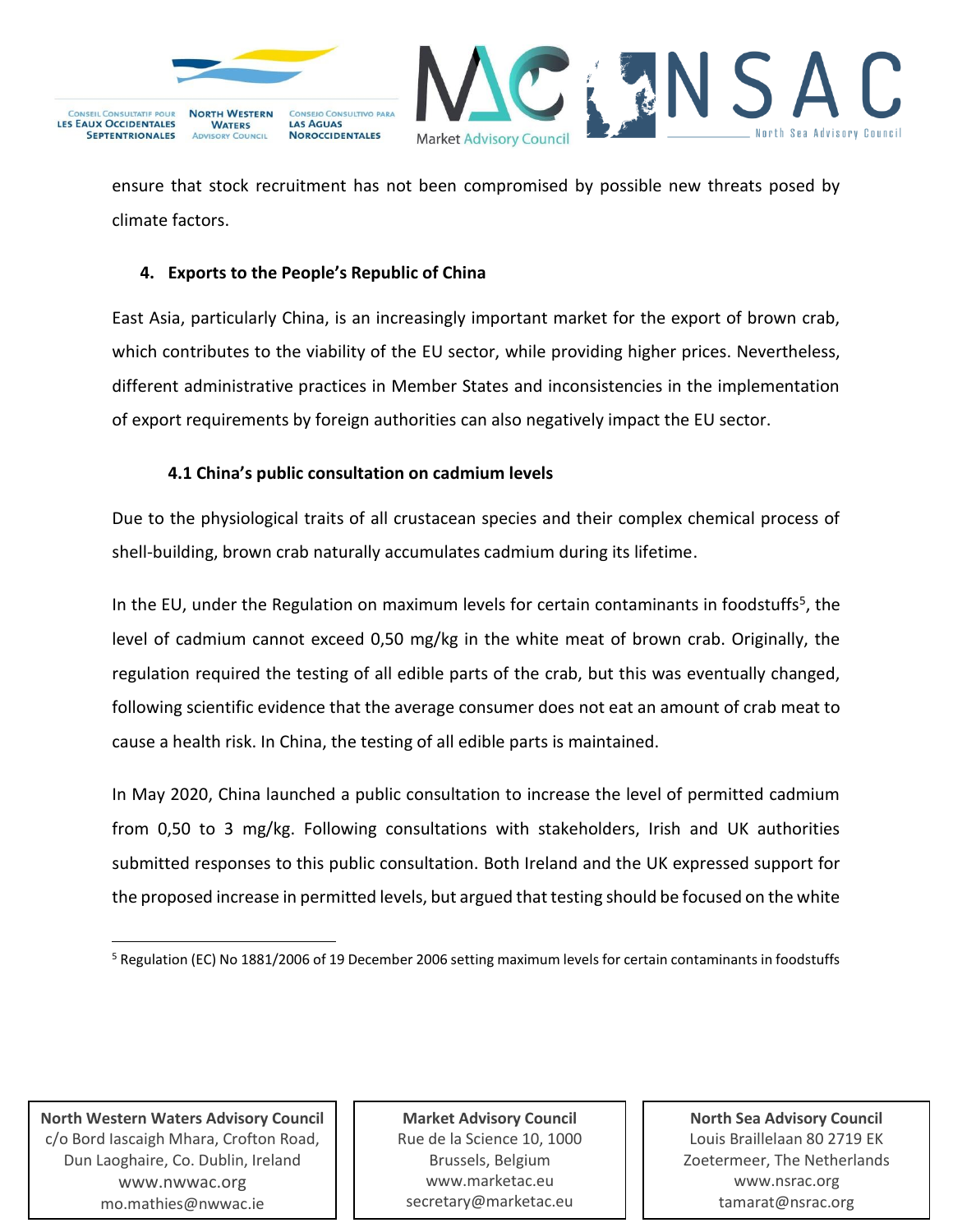



meat of the crab, as is practice in the EU. The results from the public consultation are also not known.

#### **4.2 China's additional export requirements due to the COVID-19 pandemic**

In November 2020, China issued a notification, under the WTO agreement on the application of sanitary and phytosanitary measures, informing of the introduction of additional requirements for Health Certificates in connection with mitigation measures for the COVID-19 pandemic<sup>6</sup>. These new requirements were supposed to enter into force on 1 January 2021. Exporting countries took different approaches to address these new requirements. China decided to delay the application of these measures. In the course of the pandemic, the EU industry developed and implemented protocols to ensure the safety of its workers and well as of its product. The reasoning for the new requirements remains unclear, but it introduced additional uncertainty for EU operators. If the Chinese authorities choose to apply the new requirements, it will translate into increase administrative burden and costs.

#### **5. Brexit**

Before Brexit, the UK was the main crab producing Member State in the EU. The EU-UK Trade and Cooperation Agreement aims to ensure sustainability, stability and economic predictability for operators, tools to discipline fishing activities, and stable access to UK waters. The agreement allows tariff-free export of seafood, as long as businesses meet rules of origin requirements.

**North Western Waters Advisory Council** c/o Bord Iascaigh Mhara, Crofton Road, Dun Laoghaire, Co. Dublin, Ireland [www.nwwac.org](http://www.nwwac.org/) mo.mathies@nwwac.ie

**Market Advisory Council** Rue de la Science 10, 1000 Brussels, Belgium www.marketac.eu secretary@marketac.eu

<sup>&</sup>lt;sup>6</sup> The Chinese notification is available on the WTO's website: [https://docs.wto.org/dol2fe/Pages/SS/directdoc.aspx?filename=q:/G/SPS/NCHN1150A1.pdf&Open=True.](https://docs.wto.org/dol2fe/Pages/SS/directdoc.aspx?filename=q:/G/SPS/NCHN1150A1.pdf&Open=True)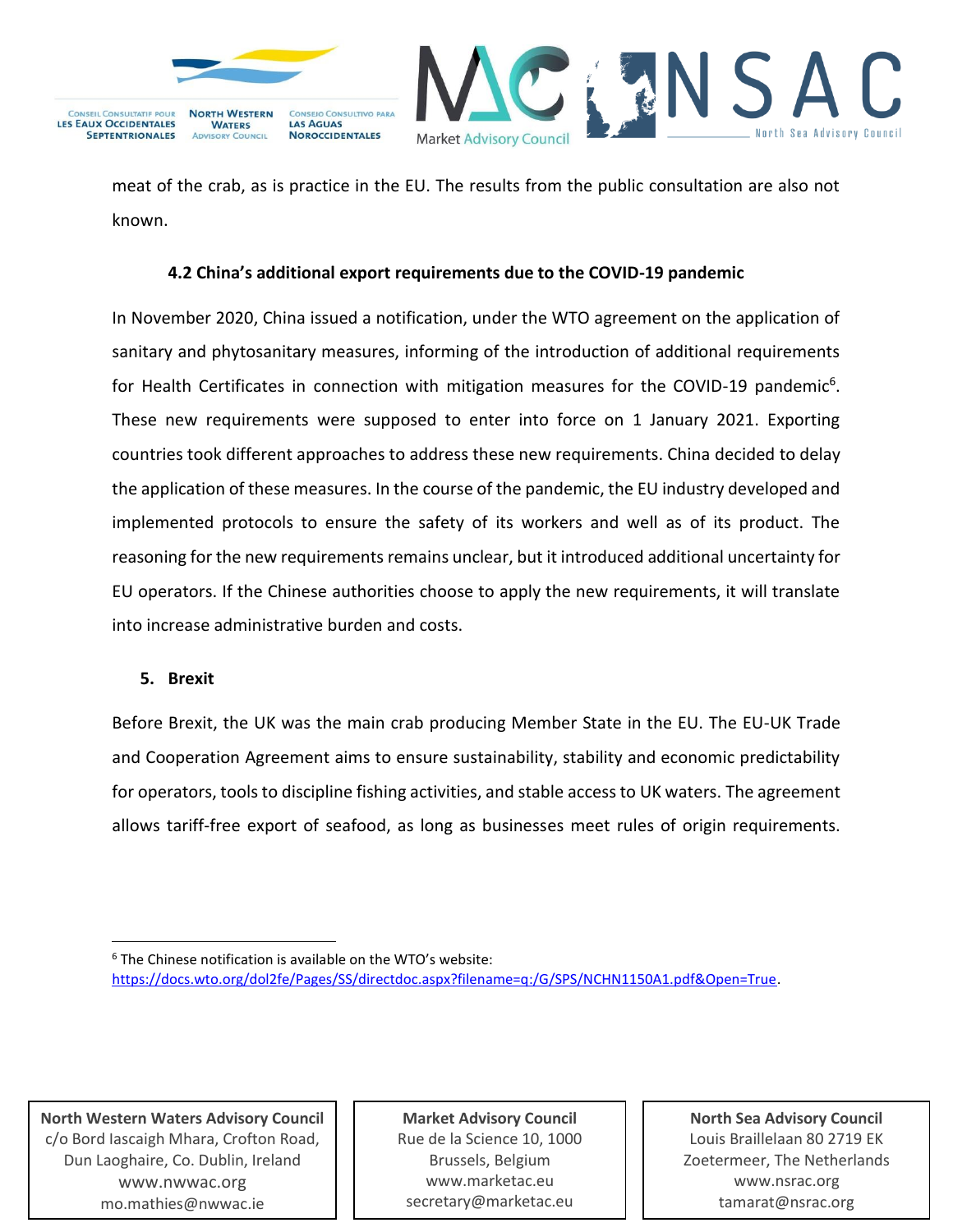

**SEPTENTRIONALES** 

**NOROCCIDENTALES** 



There are also increased administrative aspects, such as food safety checks and catch certificates, processing statements, storage documents, and re-export certificates.

For the brown crab trade, the perishability of the product is of significant relevance. In the first months of implementation, trade was significantly reduced due to the increased administrative burdens and diverging implementations by port authorities. With time, the situation improved, but it can revert back, as COVID-19 restrictions on the HORECA sector are lifted across the EU. EU vessels operating in UK waters also need to apply for individual authorisations, which requires additional information.

#### **6. Recommendations**

The MAC, NWWAC, and NSAC believe that, in relation to the brown crab fishery, the European Commission and Denmark, France, Germany, Ireland, the Netherlands, and Poland, as the Member States participating in this fishery, should:

- a) Continue and expand where appropriate scientific monitoring of brown crab stocks to inform stakeholders on the stock status of their fishery and thus avoid excessive exploitation and other factors which could endanger the stock;
- b) Promote the exchange of good practices between traditional and newer entrants to the fishery, including national authorities, industry, and other relevant stakeholders, particularly on matters of grading, return to the sea, landings, transport, and fisheries management<sup>7</sup>, in line with the FAO's Codex Alimentarius;

**North Western Waters Advisory Council** c/o Bord Iascaigh Mhara, Crofton Road, Dun Laoghaire, Co. Dublin, Ireland [www.nwwac.org](http://www.nwwac.org/) mo.mathies@nwwac.ie

**Market Advisory Council** Rue de la Science 10, 1000 Brussels, Belgium www.marketac.eu secretary@marketac.eu

 $<sup>7</sup>$  Here, importantly, sharing of best practices to ensure brown crab pot gear is identifiable to reduce "ghost" fishing</sup> and plastic pollution.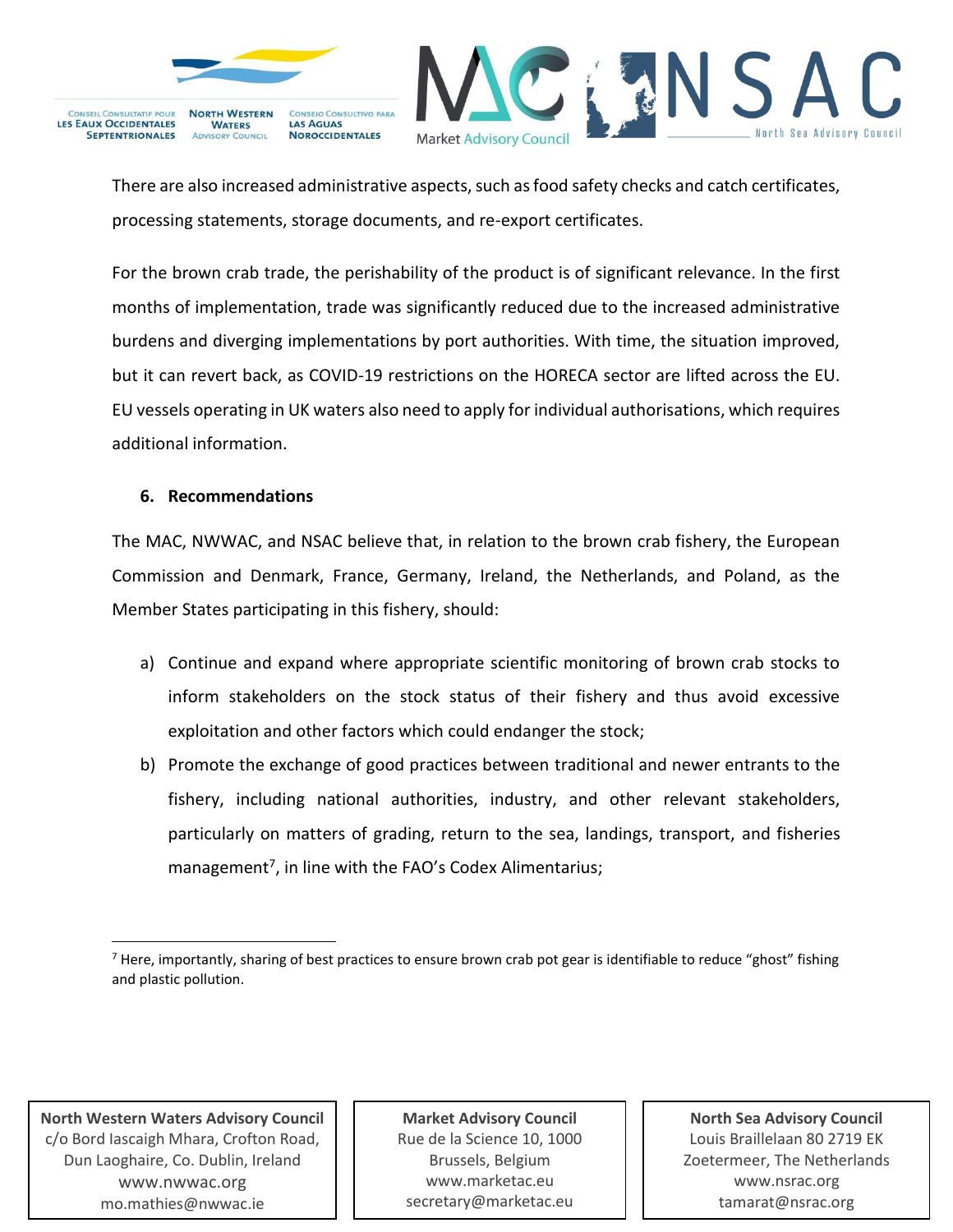



- c) In the context of the Blue Economy, ensure that marine spatial planning provides adequate space for traditional economic activities, such as pot fishing, including innovative projects to facilitate fishing within windfarms, as is currently being trialled in German waters;
- d) Work with the EU fishing industry and other relevant stakeholders to develop new sustainable market outlets for brown crab. In the case of the Danish industry, where brown crab is traditionally a bycatch fishery for gillnet operators, consider, for example, the development of a market for crab bodies as bait for whelk fishing, as is practice in Ireland and in the UK;
- e) Taking into account the ongoing review by the People's Republic of China of the rules on testing of crustacean species for cadmium levels, liaise with the relevant technical counterparts, in order to develop appropriate testing rules that facilitate exports, while also respecting the best available science on food safety;
- f) Taking into account the WTO notification by the People's Republic of China imposing new requirements for health certificates in connection with mitigation measures for the COVID-19 pandemic, cooperate with the relevant technical counterparts to develop a system that demonstrates the safety of brown crab exported from the EU and facilitates trade, based on the best available science;
- g) Assess the impact of Brexit on EU operators, including trade disruption, increased transaction costs, market share, tariff costs, viability of operations, and employment;
- h) Ensure appropriate support measures to counter the adverse impact of Brexit, including measures under the Brexit Adjustment Reserve fund;
- i) In relation to the export of EU products to the UK and the unavoidable use of the UK land bridge for Ireland-EU mainland trade, review the functioning of the newly applicable administrative procedures with the relevant Member States and, when appropriate,

**North Western Waters Advisory Council** c/o Bord Iascaigh Mhara, Crofton Road, Dun Laoghaire, Co. Dublin, Ireland [www.nwwac.org](http://www.nwwac.org/) mo.mathies@nwwac.ie

**Market Advisory Council** Rue de la Science 10, 1000 Brussels, Belgium www.marketac.eu secretary@marketac.eu